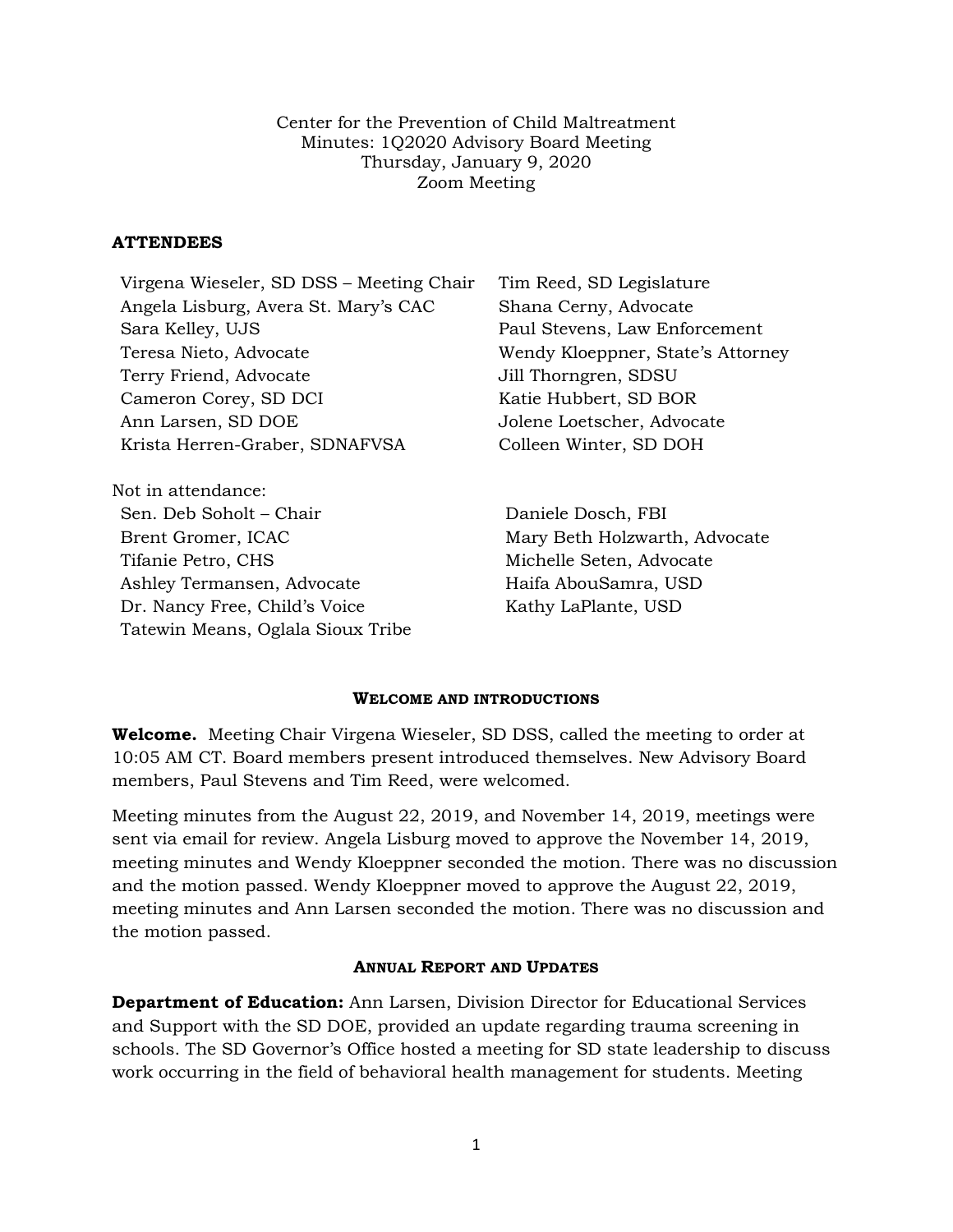attendees included representatives from the Unified Judicial System, SD Department of Social Services, SD Department of Education, SD Department of Health, and Dakota State University. Larsen provided attendees with an update from the PK12- YSO workgroup, including recommendations from Dr. Kari Oyen. Larsen also presented the CPCM website, which hosts the information found in recommendations from Dr. Oyen and the PK12-YSO workgroup. Meeting attendees seemed to appreciate the recommendations and work done on the CPCM website. Laurie Gill, Secretary of the Department of Social Services, commented that it is essential for South Dakota to develop the capacity to serve children who are identified through this process.

Recommendations from the Governor's Office meeting include the development of three state-wide workgroups to address telehealth, workforce development, and professional development. CPCM partners have volunteered to be on the workgroups. Larsen reported she anticipates the workgroups to begin meeting after the 2020 legislative session.

The CPCM website link for the above information is [www.SDCPCM.com/students.](http://www.sdcpcm.com/students) For further details regarding the PK12-YSO workgroup, please visit the CPCM website.

*Action Item: CPCM Director, Carrie Sanderson, will provide the report from Dr. Oyen to the CPCM Advisory Board.*

**Communications and Sustainability:** Sanderson reported on the CPCM staff trip to Rapid City, SD on December 11-12, 2019. The Rapid City trip was the first of several trips across South Dakota to meet with community partners and the media to discuss bodies of work regarding child abuse prevention and response. CPCM, with assistance from Children's Home Society and Mud Mile Communications, hosted a Lunch to Learn for media and a community meeting for partners in the Black Hills. CPCM partners received positive remarks and response from the meetings and we plan on regularly scheduling meetings from here on out in the Black Hills region. CPCM staff especially thanks Tifanie Petro with Children's Home Society for helping to organize the meetings and Jolene Loetscher for presenting at the community meeting. Additional trips will be planned in the spring of 2020 to Pierre, Aberdeen, and Sioux City.

**2020 Legislative Session:** The 2020 Legislative Session begins on January 14, 2020. CPCM Director Sanderson has registered as a state lobbyist under the Board of Regents. Currently, CPCM has plans to actively support a bill intended to add clergy members and dental hygienists to the list of mandatory reporters. The mandatory reporter bill will be sponsored by Representative Erin Healy and Senator Deb Soholt. There is a possibility the sponsors may wait to introduce the bill until the 2021 session, in an effort to garner more support and to educate members of the faith based community on the benefits for mandatory reporting. A second bill CPCM will support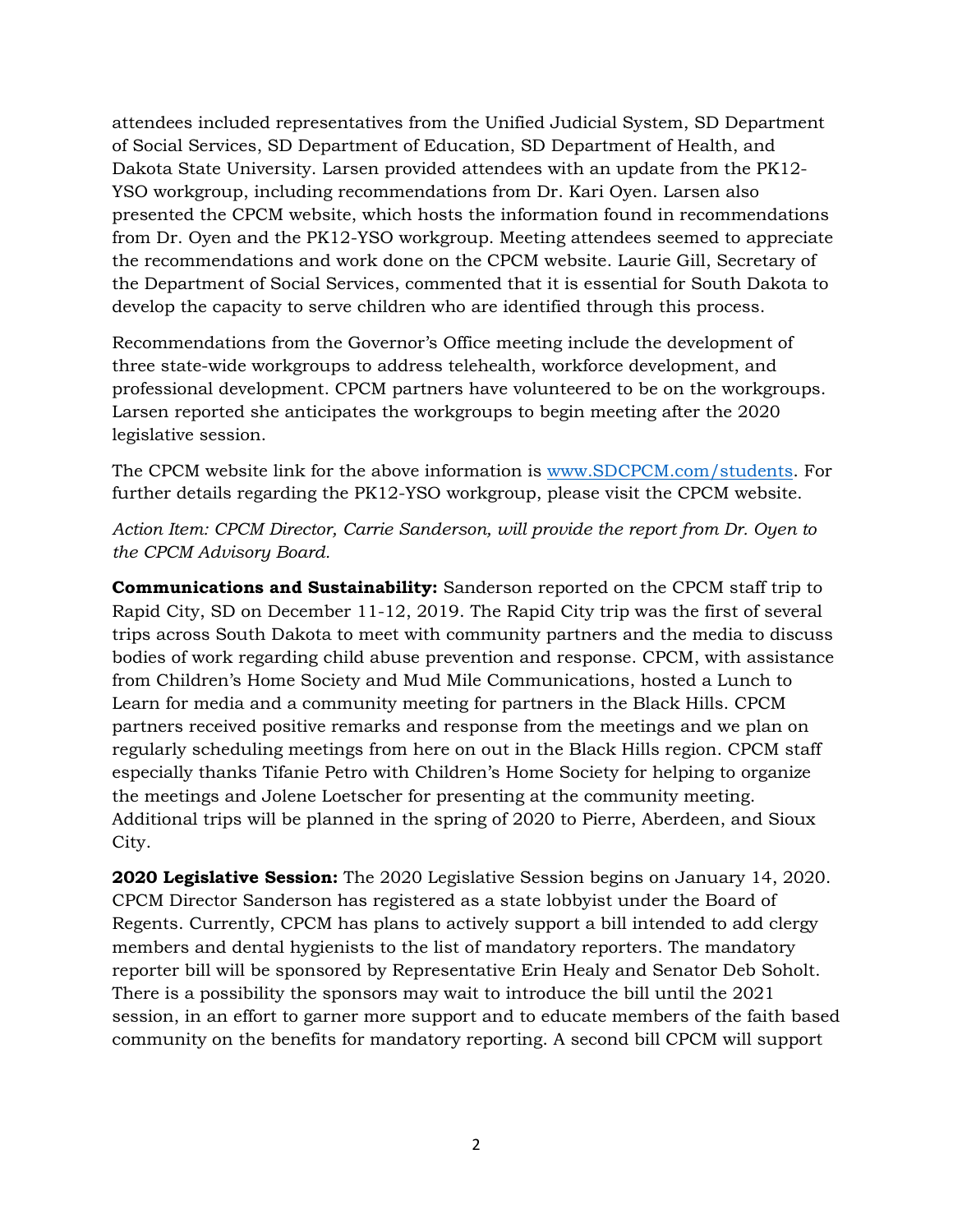is an effort to allow support dogs in the court room while minor children are required to testify.

Sanderson requested that any Advisory Board member interested in serving on the CPCM Legislative Committee contact the CPCM office. The Legislative Committee will assist CPCM in responding to any immediate information requests during legislative session or to help provide formal opinions from CPCM on bills presented during session.

*Action Item: Advisory Board members to contact CPCM office if they are interested in serving on CPCM Legislative Committee.* 

## **BYLAW AMENDMENT**

During the November 14, 2019, Advisory Board meeting, the CPCM Nominating Committee recommended the following bylaw amendment: Remove SD Kids Count from the list of Advisory Board member agencies under section 1.2 of the bylaws and add representatives from the four major medical systems as agencies under the same section. The four major medical systems include Sanford Health, Avera Health, Monument Health (Rapid City Regional), and Indian Health Services.

Pursuant to the CPCM Bylaws, the proposed bylaw amendment must be submitted to the Advisory Board at least twenty (20) days prior to the meeting in which the members will vote on the proposed action. The bylaw amendment in question was submitted to the board via email on December 20, 2019, in compliance with the CPCM bylaw requirements.

When the proposed amendment was originally discussed during the meeting, a quorum of Advisory Board members was not present on the Zoom call and no formal action was taken. An additional Advisory Board member joined the Zoom call later in the meeting and a quorum was established. Jolene Loetscher moved to approve the proposed bylaw amendment. Krista Herren-Graber seconded the motion. A rollcall vote was taken. All present Advisory Board members voted in favor of amending the bylaws. Motion passed.

*Action Item: CPCM staff will update the bylaws and publish accordingly. The CPCM Nominating Committee will work with agencies to invite representatives to serve on CPCM Advisory Board, pursuant to the amended CPCM bylaws.* 

# **PREVENT CHILD ABUSE AMERICA**

Information regarding Prevent Child Abuse America was presented to the Advisory Board as pre-read materials. Prevent Child Abuse American (PCA) is a national association designed to provide leadership and to organize coordinated efforts to change public perception around child abuse and neglect prevention and promote healthy child development through programs, policy, research and public awareness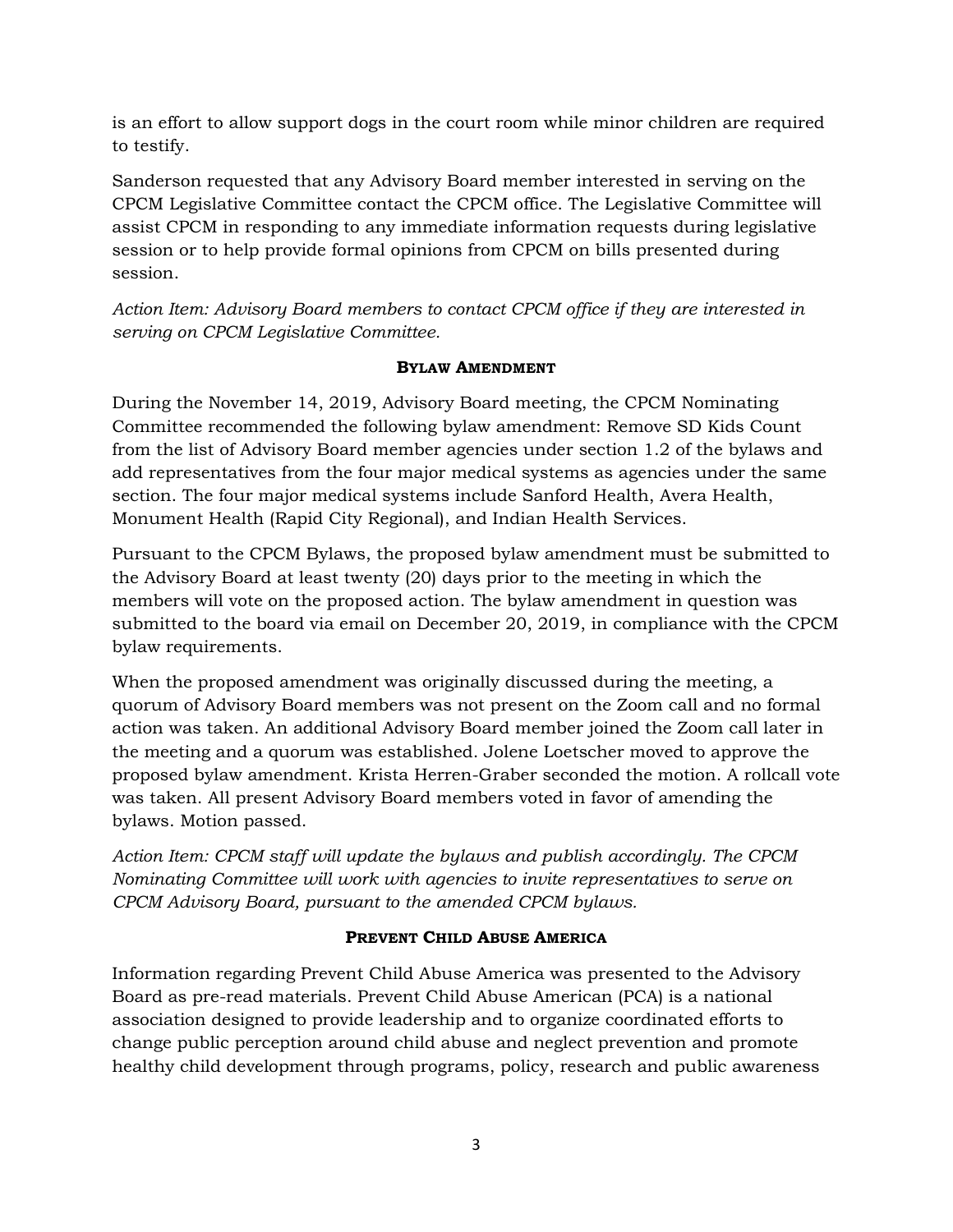in service of children and families and communities nationwide. The Advisory Board discussed bringing a representative from PCA to a board meeting to provide additional information. Virginia Wieseler commented that hearing from a representative from PCA would benefit the board and Wendy Kloeppner added that PCA provides resources in line with the objectives of the CPCM strategic plan. Jolene Loetscher provided background on PCA approaching a South Dakota delegation approximately eight years ago to form a state chapter. The present Advisory Board members were in consensus to bring a PCA representative to South Dakota for the next board meeting.

*Action Item: CPCM will coordinate brining a PCA representative to the April Advisory Board meeting.* 

### **2020 PRIORITIES**

Director Sanderson provided an update on CPCM priorities for the upcoming quarter. CPCM will continue to work on current projects, including mandatory reporting efforts, curriculum development, ACEs/ Enough Abuse, data, and Resilient Communities. CPCM has engaged Sage Project Consultants to help evaluate active projects within the 10-year plan and to update sections of the plan. The goal is to align work within the strategic plan with efforts in our state government and advocacy agencies. The update should be completed by the April Advisory Board meeting and will guide continued CPCM efforts for the next year. Additional areas of work will include grant writing, communications and sustainability, and tribal relations development.

## **OPEN DISCUSSION**

Cam Corey provided an overview of the REACH Team annual report for 2019. The REACH Team saw over 120 patients in 2019 and continues to operate within the projected budget established in 2018. The REACH Team also continues to train law enforcement agencies across South Dakota in minimal facts interviewing and best practices for working with multidisciplinary teams (MDTs). Corey hopes to focus on moving regionalized MDTs across South Dakota in 2020.

## *Action Items: CPCM will send the REACH Team annual report to the Advisory Board.*

Carrie Sanderson commented on the process of providing an opinion from CPCM on best practices to an agency/ organization when needed. The context was CPCM Advisory Board members collaborating on an opinion regarding mandatory reporter requirements in medical settings. The collaboration needed to occur over approximately 24 hours, as the recommendation was important for a training happening simultaneous in time and was in response to questions asked during training. Sanderson thanked board members for quick response times. Wendy Kloeppner appreciated board member responses and requested the recommendations be published on the CPCM website.

*Action Item: CPCM will send the recommendations to the Advisory Board and will publish the recommendations on the CPCM website.*